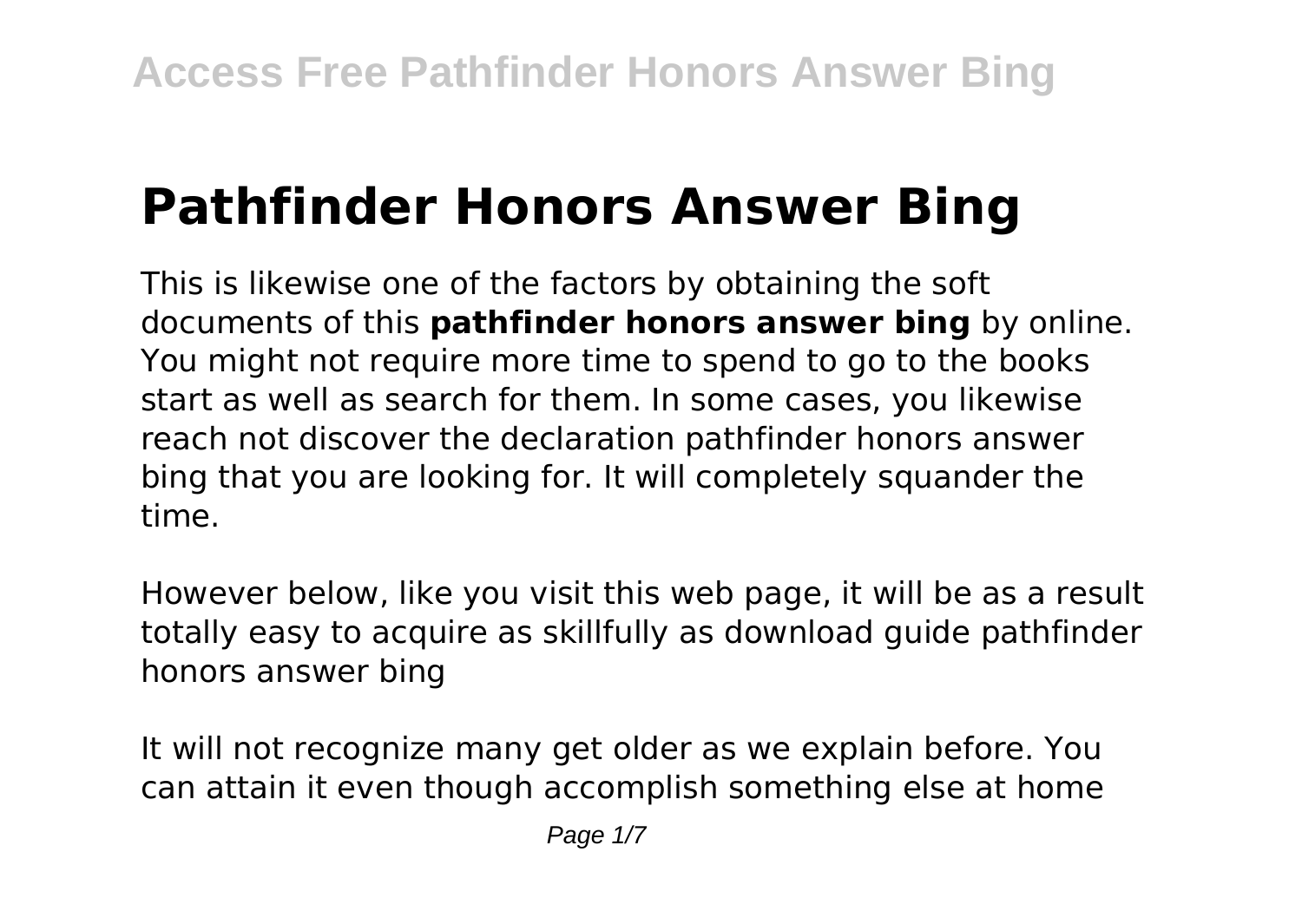and even in your workplace. in view of that easy! So, are you question? Just exercise just what we pay for below as skillfully as review **pathfinder honors answer bing** what you bearing in mind to read!

LibriVox is a unique platform, where you can rather download free audiobooks. The audiobooks are read by volunteers from all over the world and are free to listen on your mobile device, iPODs, computers and can be even burnt into a CD. The collections also include classic literature and books that are obsolete.

#### **Pathfinder Honors Answer Bing**

Travel through time by exploring Hollywood.com's entertainment news archives, with 30+ years of entertainment news content.

## **News Archives | Hollywood.com**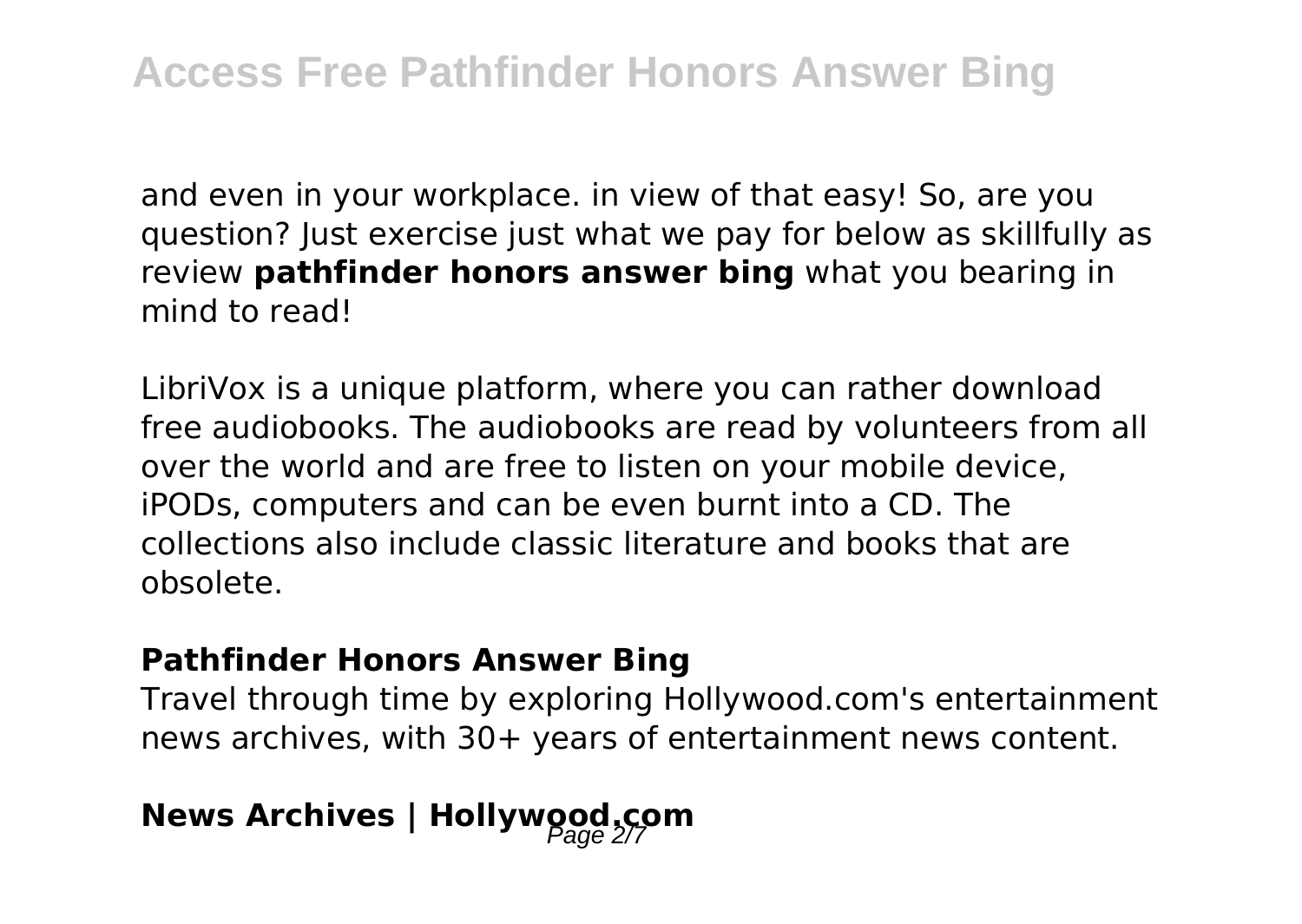Password requirements: 6 to 30 characters long; ASCII characters only (characters found on a standard US keyboard); must contain at least 4 different symbols;

#### **Join LiveJournal**

definition of - senses, usage, synonyms, thesaurus. Online Dictionaries: Definition of Options|Tips

#### **LookWAYup**

Parasites are going extinct. Here's why we need to save them. Parasites are going extinct. Here's why we need to save them ...

#### **National Geographic Magazine**

We provide solutions to students. Please Use Our Service If You're: Wishing for a unique insight into a subject matter for your subsequent individual research;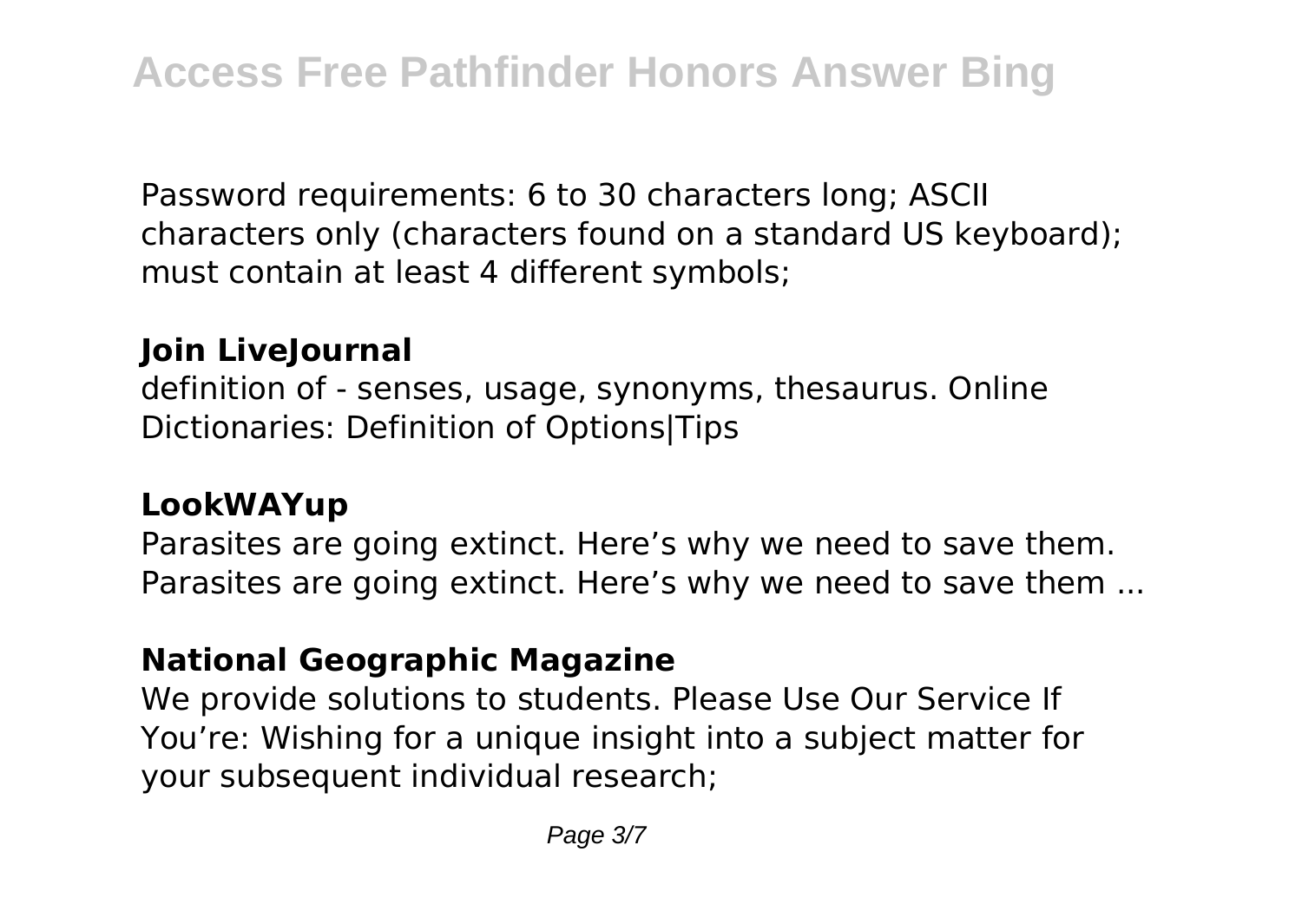#### **Coursework Hero - We provide solutions to students**

We would like to show you a description here but the site won't allow us.

#### **LiveInternet @ Статистика и дневники, почта и поиск**

Dear Twitpic Community - thank you for all the wonderful photos you have taken over the years. We have now placed Twitpic in an archived state.

#### **Twitpic**

We would like to show you a description here but the site won't allow us.

#### **Access Denied - LiveJournal**

Browse our listings to find jobs in Germany for expats, including jobs for English speakers or those in your native language.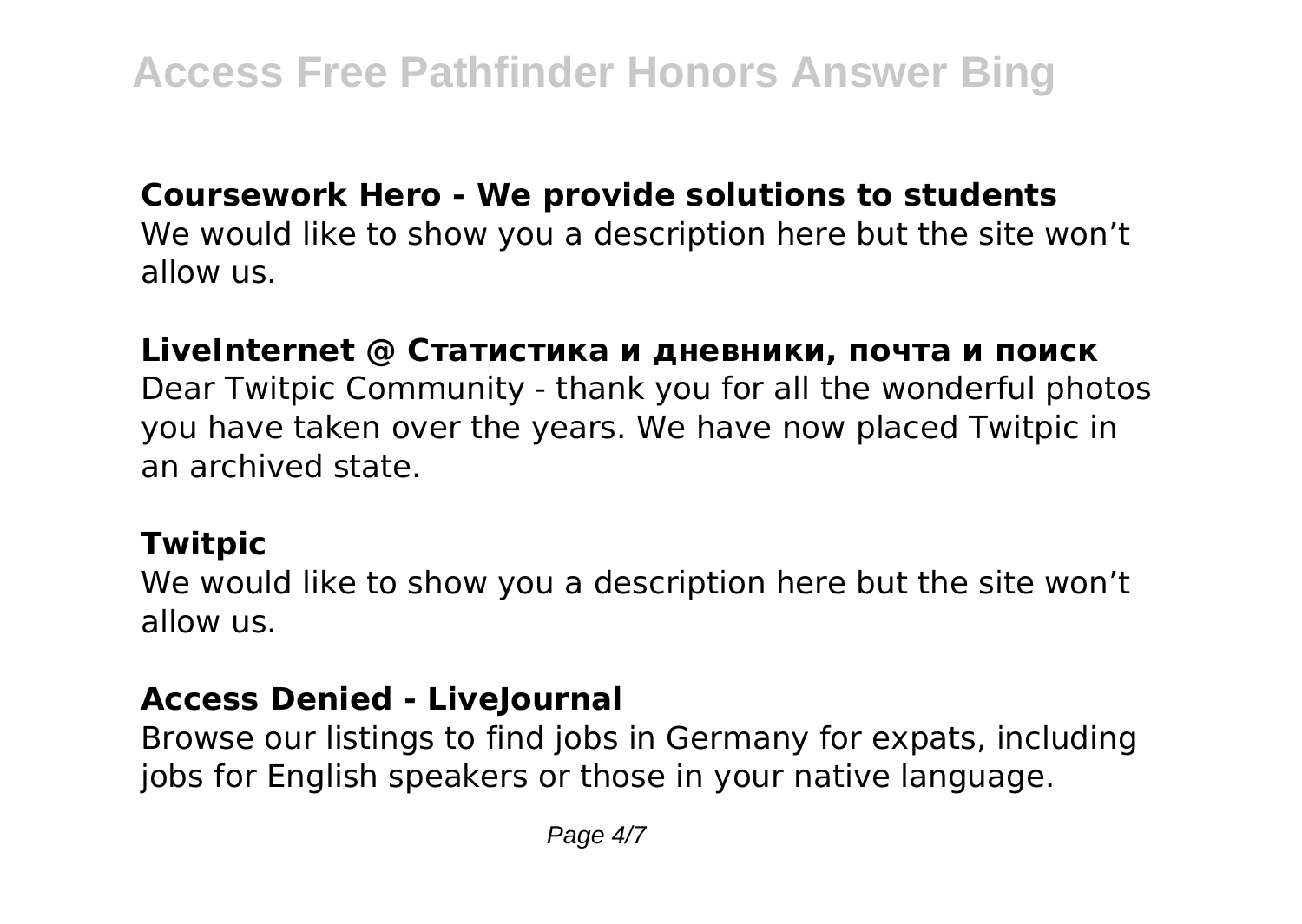#### **Find Jobs in Germany: Job Search - Expat Guide to Germany | Expatica**

a aa aaa aaaa aaacn aaah aaai aaas aab aabb aac aacc aace aachen aacom aacs aacsb aad aadvantage aae aaf aafp aag aah aai aaj aal aalborg aalib aaliyah aall aalto aam ...

#### **MIT - Massachusetts Institute of Technology**

1137 Projects 1137 incoming 1137 knowledgeable 1137 meanings 1137 σ 1136 demonstrations 1136 escaped 1136 notification 1136 FAIR 1136 Hmm 1136 CrossRef 1135 arrange 1135 LP 1135 forty 1135 suburban 1135 GW 1135 herein 1135 intriguing 1134 Move 1134 Reynolds 1134 positioned 1134 didnt 1134 int 1133 Chamber 1133 termination 1133 overlapping 1132 newborn 1132 Publishers 1132 jazz 1132 Touch 1132 ...

#### **Use of corpora in translation studies**

웹 해킹 - 웹 페이지 관련 구성 파일 이름목록 .php cgi-bin admin images search Page 5/7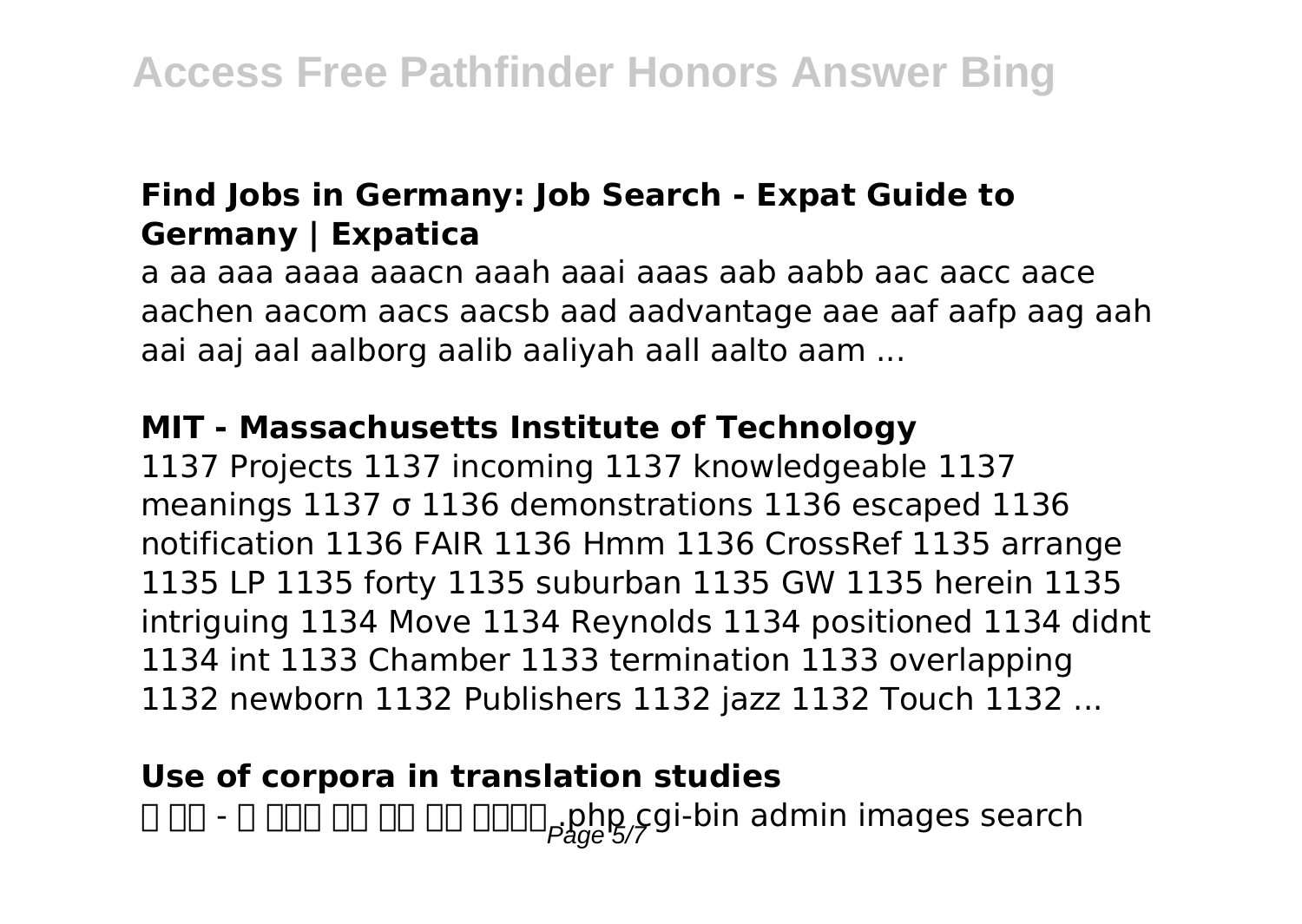includes .html cache wp-admin plugins modules wp-includes login themes templates index js xmlrpc wp-content media tmp lan..

### **ZOOO cheapest web hosting A AD - A AND AND MAND AND AND**

Due to a planned power outage on Friday, 1/14, between 8am-1pm PST, some services may be impacted.

#### **Full text of "NEW" - Internet Archive**

diff –git a/.gitattributes b/.gitattributes index 74ff35caa337326da 11140ff032496408d14b55e..6da329702838fa955455abb287d03 36eca8d4a8d 100644 — a/.gitattributes

#### **- Thienmaonline**

[] Dilazione pagamenti e agevolazioni fiscali ...

## **Baber Inc Manufactures Custom Scaffolding Used In ... -**